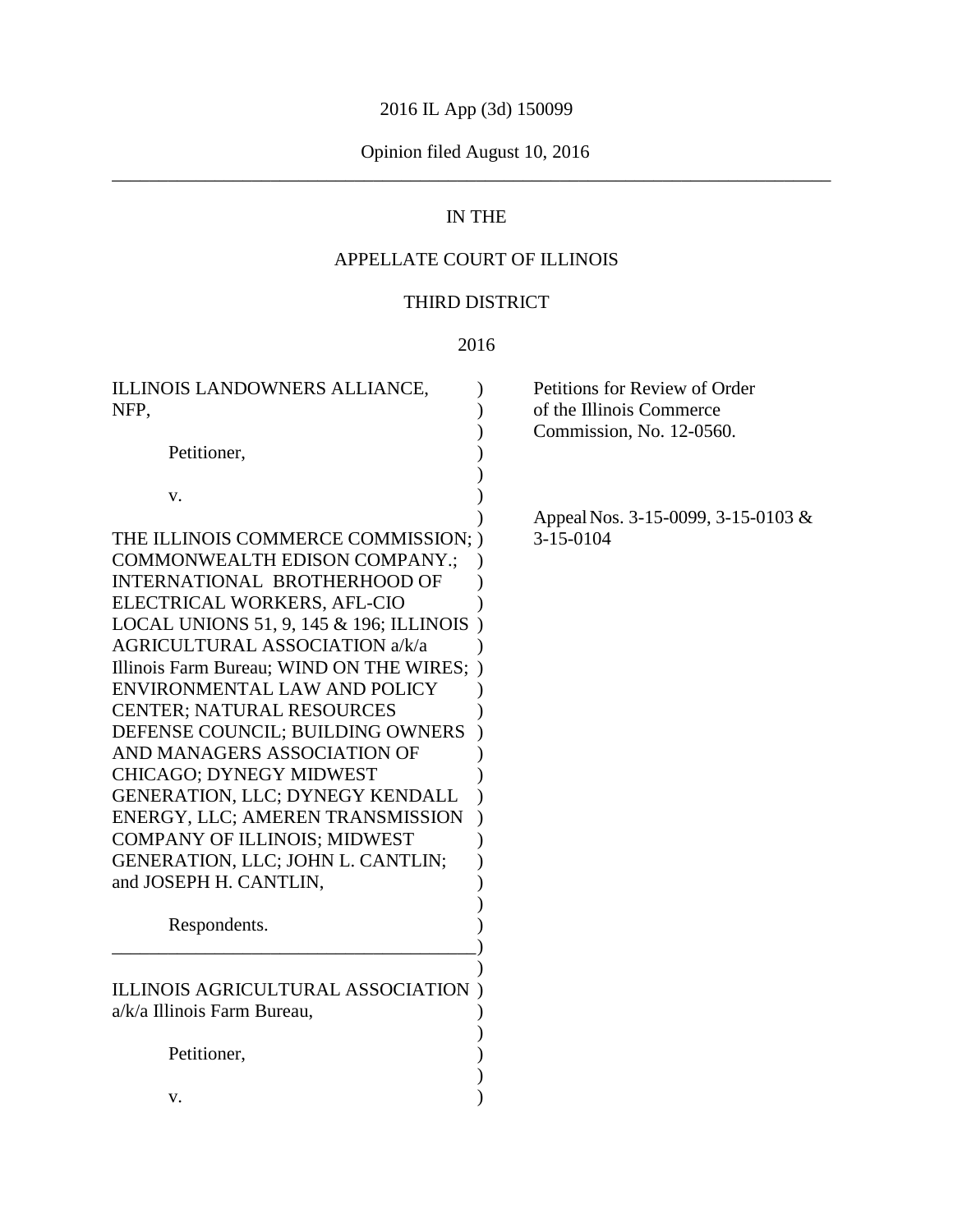THE ILLINOIS COMMERCE COMMISSION; ) ROCK ISLAND CLEAN LINE, LLC; COMMONWEALTH EDISON COMPANY; ) INTERNATIONAL BROTHERHOOD OF  $\qquad$  ) ELECTRICAL WORKERS, AFL-CIO ) LOCAL UNIONS 51, 9, 145 & 196; ) ILLINOIS LANDOWNERS ALLIANCE, ) NFP; WIND ON THE WIRES; ) ENVIRONMENTAL LAW AND POLICY ) CENTER; NATURAL RESOURCES ) DEFENSE COUNCIL; BUILDING OWNERS ) AND MANAGERS ASSOCIATION OF CHICAGO; DYNEGY MIDWEST ) GENERATION, LLC; DYNEGY KENDALL ) ENERGY, LLC; AMEREN TRANSMISSION ) COMPANY OF ILLINOIS; MIDWEST ) GENERATION, LLC; JOHN L. CANTLIN; ) JOSEPH H. CANTLIN; TIMOTHY B. ) CANTLIN; FRIESLAND FARMS, LLC; ) LARRY GERDES; STEVEN GERDES; JASON D. JAMES; JAMES BEDEKER; SALLY BEDEKER; and FIRST MIDWEST BANK TRUST #6243.  $)$ 

Respondents.

COMMONWEALTH EDISON COMPANY, )

\_\_\_\_\_\_\_\_\_\_\_\_\_\_\_\_\_\_\_\_\_\_\_\_\_\_\_\_\_\_\_\_\_\_\_\_\_\_\_ )  $)$ 

 $)$ 

 $)$ 

 $)$ 

Petitioner,

v. )

THE ILLINOIS COMMERCE COMMISSION; ) ROCK ISLAND CLEAN LINE, LLC; ) INTERNATIONAL BROTHERHOOD OF ) ELECTRICAL WORKERS, AFL-CIO ) LOCAL UNIONS 51, 9, 145 & 196; ILLINOIS ) AGRICULTURAL ASSOCIATION a/k/a ) Illinois Farm Bureau; WIND ON THE WIRES; ) ENVIRONMENTAL LAW AND POLICY ) CENTER; NATURAL RESOURCES ) DEFENSE COUNCIL; BUILDING OWNERS ) AND MANAGERS ASSOCIATION OF  $\hspace{1cm}$  ) CHICAGO; DYNEGY MIDWEST ) GENERATION, LLC; DYNEGY KENDALL )

)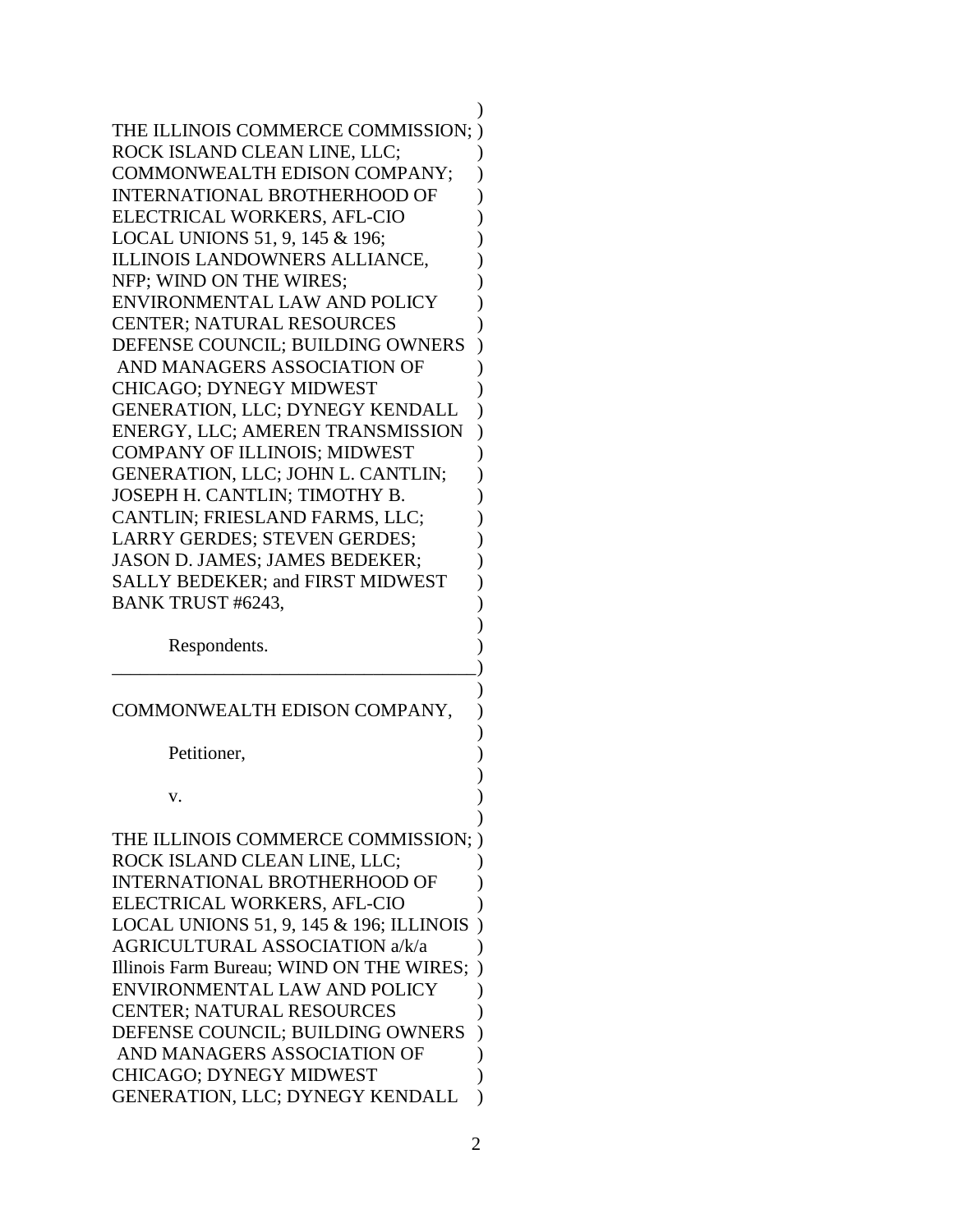| ENERGY, LLC; AMEREN TRANSMISSION         |  |
|------------------------------------------|--|
| COMPANY OF ILLINOIS; MIDWEST             |  |
| <b>GENERATION, LLC; ILLINOIS LAND</b>    |  |
| OWNERS ALLIANCE, NFP; JOHN L.            |  |
| CANTLIN; JOSEPH H. CANTLIN;              |  |
| TIMOTHY B. CANTLIN; FRIESLAND            |  |
| FARMS, LLC; LARRY GERDES; STEVEN         |  |
| <b>GERDES: JASON D. JAMES: JAMES</b>     |  |
| <b>BEDEKER; SALLY BEDEKER; AND FIRST</b> |  |
| <b>MIDWEST BANK TRUST #6243,</b>         |  |
|                                          |  |
|                                          |  |
|                                          |  |
| Respondents.                             |  |

JUSTICE LYTTON delivered the judgment of the court, with opinion.

Justices Carter and Wright concurred in the judgment and opinion.

#### **OPINION**

\_\_\_\_\_\_\_\_\_\_\_\_\_\_\_\_\_\_\_\_\_\_\_\_\_\_\_\_\_\_\_\_\_\_\_\_\_\_\_\_\_\_\_\_\_\_\_\_\_\_\_\_\_\_\_\_\_\_\_\_\_\_\_\_\_\_\_\_\_\_\_\_\_\_\_\_\_

\_\_\_\_\_\_\_\_\_\_\_\_\_\_\_\_\_\_\_\_\_\_\_\_\_\_\_\_\_\_\_\_\_\_\_\_\_\_\_\_\_\_\_\_\_\_\_\_\_\_\_\_\_\_\_\_\_\_\_\_\_\_\_\_\_\_\_\_\_\_\_\_\_\_\_\_\_\_

¶ 1 Illinois Landowners Alliance (ILA), Illinois Agricultural Association also known as Illinois Farm Bureau (IAA), and Commonwealth Edison Company (Com Ed) petition this court for review of an order of the Illinois Commerce Commission (Commission) allowing Rock Island Clean Line, LLC (Rock Island) to operate as a public utility under the Public Utilities Act (Act) (220 ILCS 5/1-101 *et seq.* (West 2012)) and granting the company a certificate of public convenience and necessity to construct, operate, and maintain a high voltage electric transmission line across several counties in Illinois. On appeal, petitioners argue that (1) the application should have been dismissed as a matter of law because Rock Island is not a public utility and (2) the Commission's findings in favor of a certificate of public convenience and necessity (CPCN) were not supported by substantial evidence. We reverse the Commission's order granting the certificate and remand for further proceedings.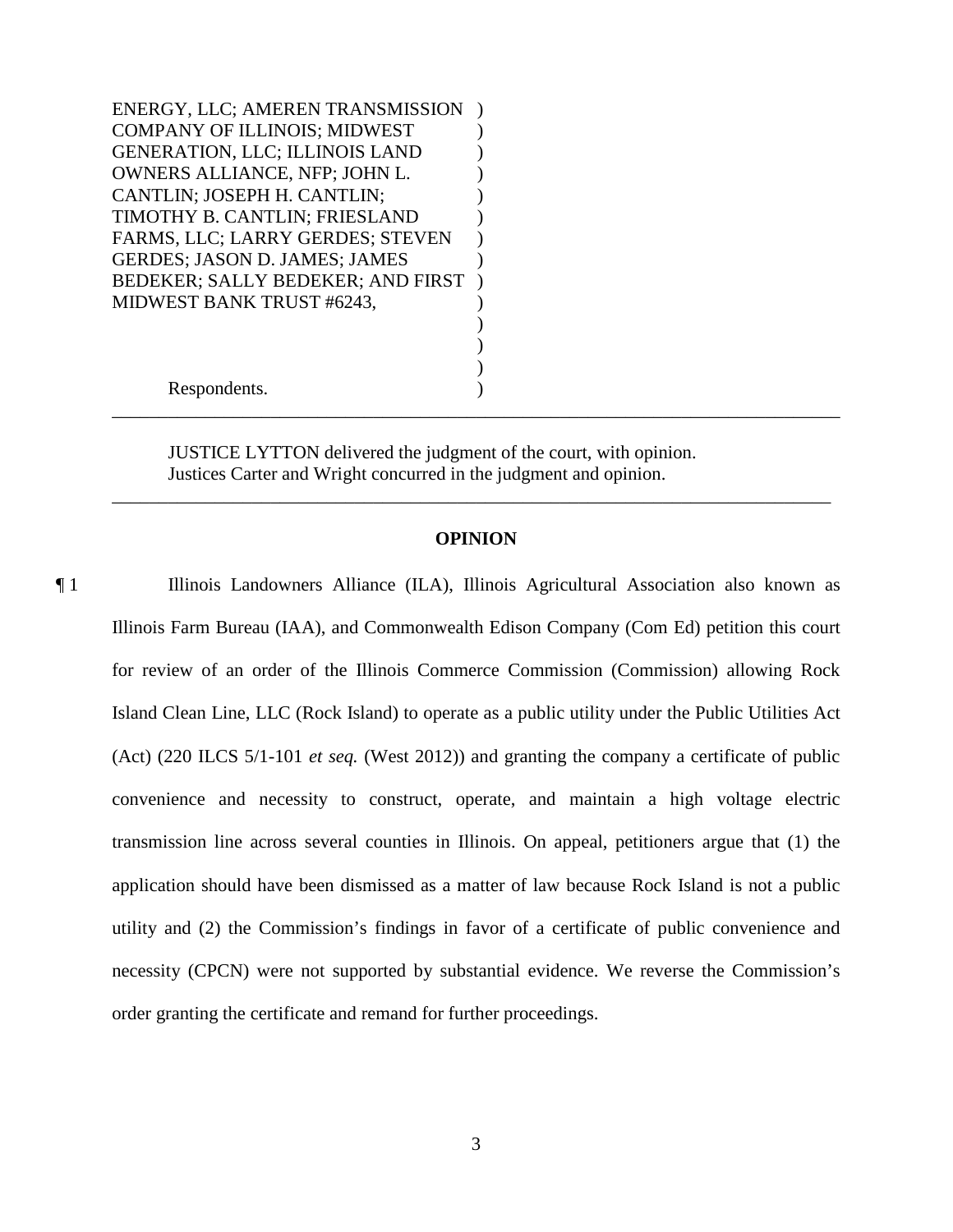#### ¶ 2 BACKGROUND

- ¶ 3 Rock Island is a subsidiary of Clean Line Energy Partners LLC (Clean Line), a transmission energy development company, with its principal offices in Houston, Texas. In addition to Rock Island, Clean Line owns four other companies that are developing long-distance transmission projects across the northern states. Clean Line is owned in part by Grid America Holdings, Inc., which is owned by National Grid USA, a business that owns and operates more than 8600 miles of high voltage transmission facilities in the United States.
- ¶ 4 Rock Island was formed to construct and manage an electric transmission line project that would run from O'Brien County in northwest Iowa to Grundy County in northeast Illinois. The primary purpose of the project is to connect wind generation facilities in northwest Iowa, South Dakota, Nebraska, and Minnesota with electricity markets on the PJM Interconnection grid. PJM is a regional transmission organization that coordinates the movement of wholesale electricity to markets in Illinois, Indiana, Michigan, Ohio, Kentucky, the District of Columbia, and eight other states in the northeast.
- ¶ 5 The proposed line would span 379 miles through Iowa to the Mississippi River, crossing the river in Princeton, Iowa, and entering Illinois near Cordova, Illinois. It would then extend approximately 121 miles in Illinois to a Com Ed substation in Grundy County (Collins substation).
- ¶ 6 In preparation for the project, Rock Island filed an application with the Commission for a certificate of public convenience and necessity under section 8-406 of the Act (220 ILCS 5/8- 406(a), (b) (West 2012)) authorizing it to operate as a transmission-only public utility in Illinois and to construct, operate, and maintain an electric transmission line for wind energy. In its application, Rock Island stated that the development of additional transmission infrastructure is critical to our nation's ability to utilize its wind resources to meet the demand for electricity from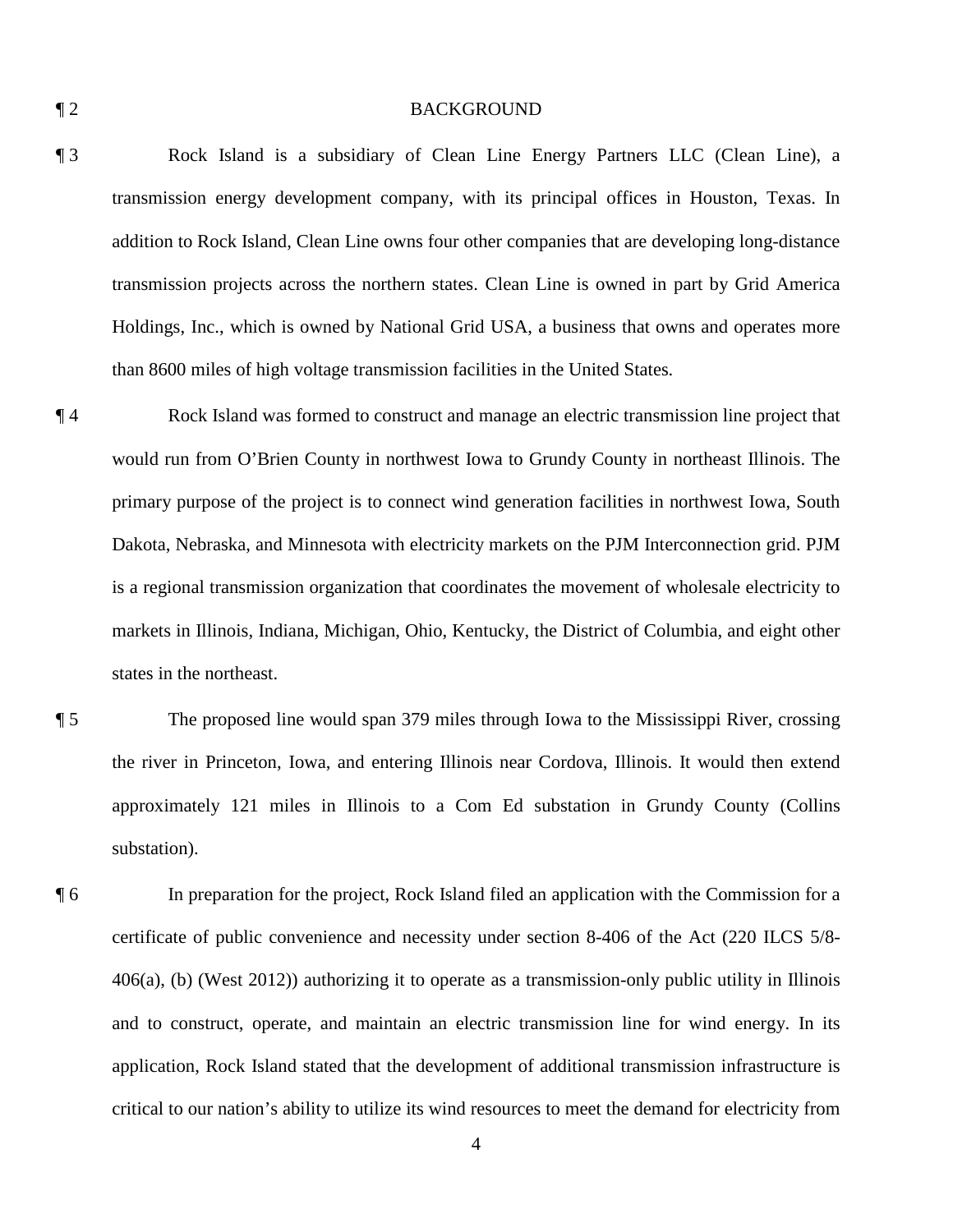renewable sources. Rock Island further claimed that although wind energy generates an alternating electrical current (AC), it is more cost effective to transmit the energy using a direct current (DC) transmission line.

- ¶ 7 According to the proposed plan, the Rock Island project would construct a high voltage direct current (HVDC) electric transmission line from Iowa to Illinois. The line would convert AC wind energy to DC electricity at a converter station in O'Brien County, Iowa. From there, the high voltage current would travel 500 miles to a DC-to-AC converter station in Grundy County, Illinois. The proposal stated that Rock Island would then run an AC transmission line a few miles to the Collins substation, where the electricity would be delivered into the PJM grid. The application set forth a proposed route for the line but did not seek the right of eminent domain.
- 

¶ 8 Rock Island stated that the project has a capacity of 3500 megawatts and is able to connect up to 4000 megawatts of generating capacity in the resource area in Iowa to northern Illinois. At that rate, it will deliver 15 million megawatt-hours of electricity annually, enough to power 1.4 million homes.

¶ 9 Rock Island's application and supporting materials outlined a plan for raising the capital necessary to finance construction at an unspecified future date on a "project financing basis." Rock Island emphasized that it was a "merchant developer"—not a traditional utility with costbased rates—and claimed that Illinois residents would not pay for the line through rate assessments. It does not plan to seek cost recovery through the electric rates paid by consumers in Illinois. Instead, it indicated that its rates will be regulated by the Federal Energy Regulatory Commission (FERC) and that the project will pay for itself through the revenues it receives from anticipated purchase agreements with wind generators. Rock Island stated that it plans to enter into long-term financing agreements with one or more wind generators, or "anchor tenants," in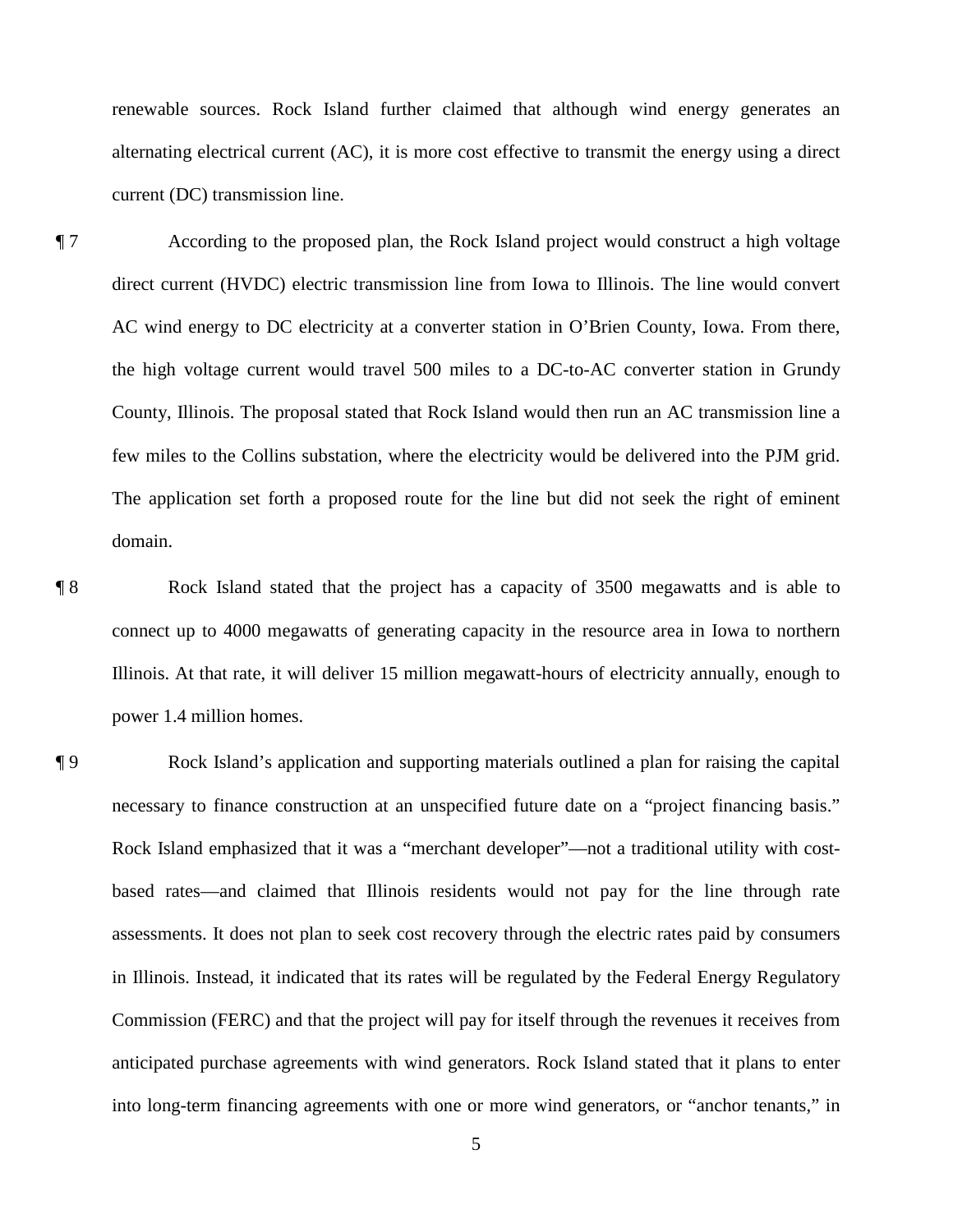the resource area (northwest Iowa) and then attract lenders using the anchor tenant agreements as collateral. The financing plan included in the application did not identify any current anchor tenants or lenders.

- ¶ 10 Numerous parties sought and were granted leave to intervene, including ILA, IAA, Com Ed, local unions of the International Brotherhood of Electrical Workers, Wind on the Wires, and various private landowners. Commission staff members also participated in the application process by presenting evaluations, reports, and recommendations to the Commission.
- ¶ 11 Initially, IAA and ILA filed motions to dismiss, arguing that Rock Island was not a public utility under section 3-105 of the Act because it did not own infrastructure for electric transmission in Illinois. The intervenors argued that only a public utility may obtain a section 8- 406(a) certificate to transact business and only a public utility may obtain a section 8-406(b) certificate to construct facilities. They maintained that because Rock Island was not a public utility, it could not be granted a certificate of public convenience and necessity under the Act.
- ¶ 12 The Commission's administrative law judge (ALJ) denied both motions. The ALJ ruled that the application process under section 8-406 of the Act is not limited to entities that are already certified public utilities and concluded that Rock Island could apply for public utility status and seek certification to construct and manage a transmission facility at the same time.
- ¶ 13 At the evidentiary hearing on the application, witnesses for Rock Island testified that its objective in constructing the project is to provide a direct transmission link for wind generating plants that will be built in the Iowa resource area and to transport that output to electricity markets in Illinois. According to Rock Island, the demand for electricity from renewable resources in Illinois and surrounding states will remain high for years to come due to state renewable portfolio standards requirements imposed by recent legislation. These state-imposed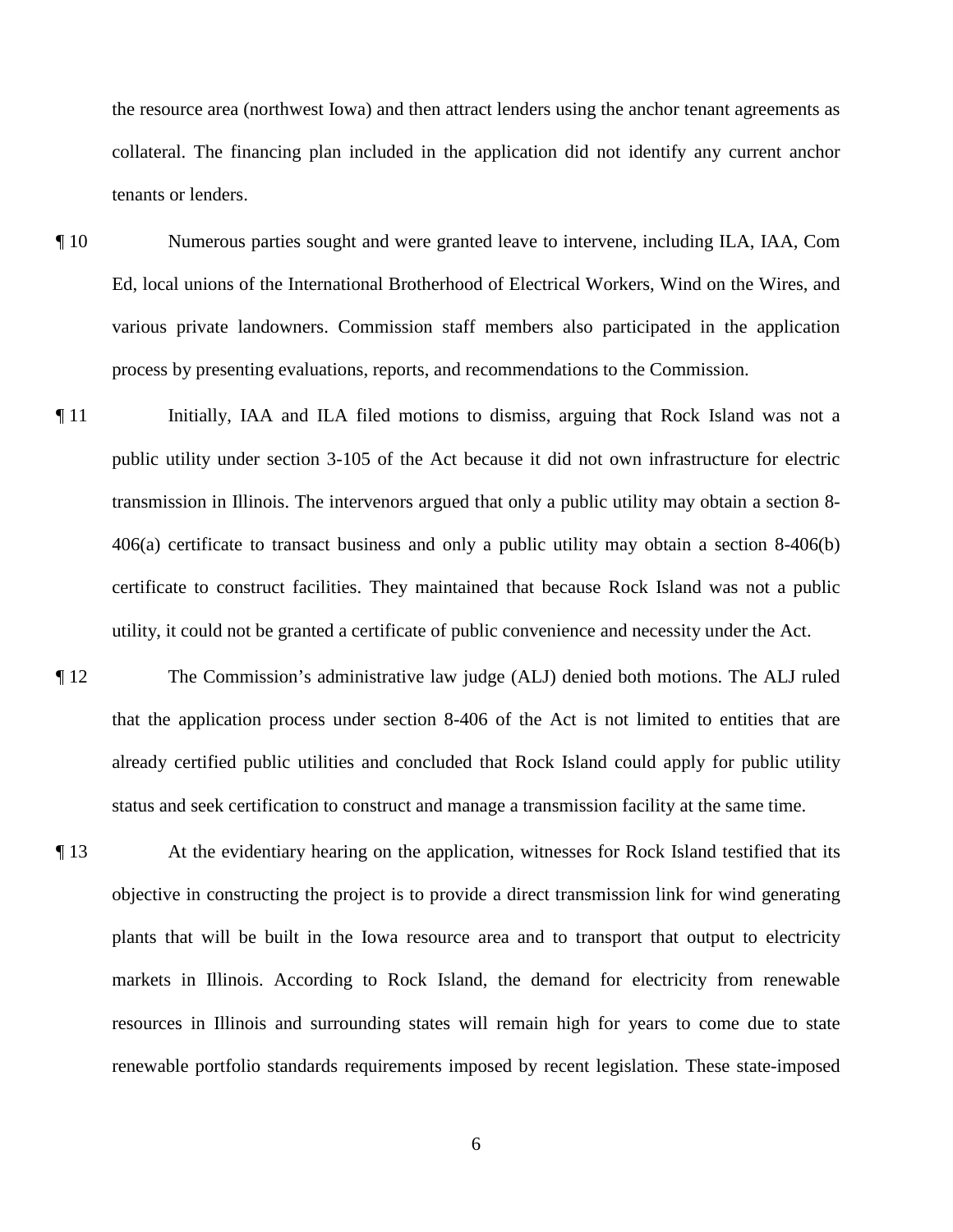mandates require utilities to replace energy generated by fossil fuels with renewable energy, and at least 75% of that renewable energy must come from wind power.

- ¶ 14 David Berry, vice president of strategy and finance for Clean Line, characterized the proposed transmission line as a "merchant project" because Rock Island is assuming the market risk of the project. Rock Island does not have a process to recover its costs from ratepayers and therefore must sell capacity through negotiated contracts. Berry testified that the FERC approved Rock Island's proposal to presubscribe up to 75% of its transmission capacity to anchor tenants and sell the remaining 25% of the line's capacity to other generators. Rock Island would market its excess capacity using a bidding process, otherwise known as "open season" bidding, in which Rock Island would offer services to other wind generator customers along the line. According to Berry's testimony, the FERC order requires Rock Island to provide standardized generator interconnection service to any generator that requests to connect through the bidding process, subject to an open access transmission tariff administered by PJM.
- ¶ 15 Berry further testified that developers will not invest capital in the construction of additional wind generation facilities in the resource area without reasonable assurance of adequate transmission capacity and infrastructure to deliver the energy to population centers such as northern Illinois. He stated that while it is theoretically possible to move power from the resource area to northern Illinois using existing 345-kilovolt lines, it would entail substantially higher losses as compared to using the proposed HVDC transmission lines.
- ¶ 16 Rock Island admitted that the wind generators used in its energy and financial simulation models are based on predictions and do not yet exist. Currently, Rock Island does not have any transmission customers; the only way it could serve a customer is by building the project.
- ¶ 17 Rock Island witnesses further testified that the project will cost approximately \$1.8 billion to construct, operate, and maintain. As of December 2013, shareholders had committed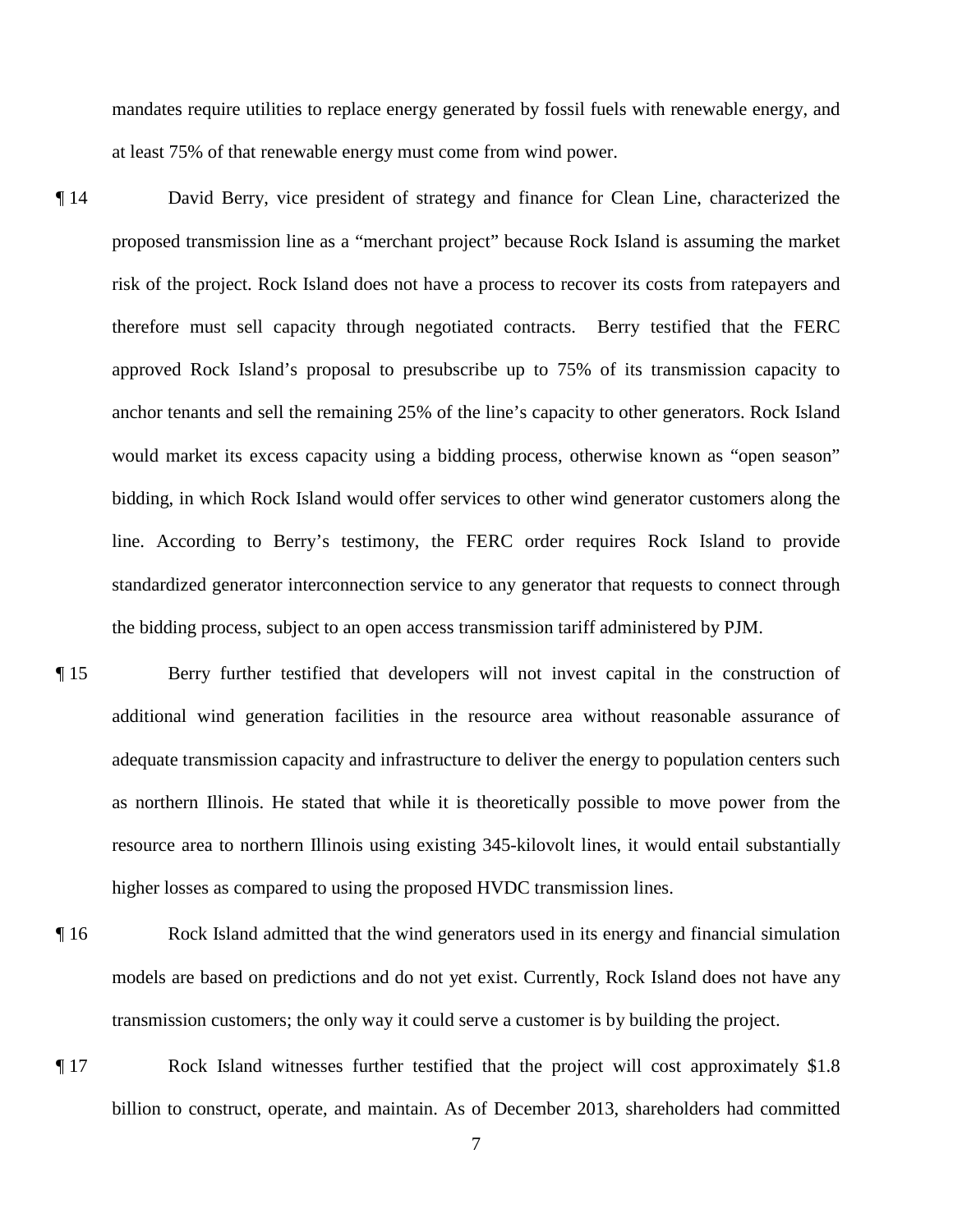approximately \$95 million of equity to Clean Line, with approximately \$21.6 million specifically invested in the Rock Island project. Rock Island currently possesses an option to purchase real property in Grundy County, Illinois, upon which it intends to construct a converter station next to the Collins substation.

- ¶ 18 On cross-examination, Michael Skelly, the president of Rock Island and Clean Line, testified that on the date the application was filed, Rock Island did not own, control, operate, or manage any transmission plants, equipment, or property in Illinois. He also stated that as of the date of his testimony, Rock Island still did not own property in Illinois.
- ¶ 19 Paul Marshall, an ILA board member, testified that ILA is a not-for-profit entity composed of approximately 300 members who own or have an interest in land impacted by the path of the transmission line. According to his testimony, roughly 100,000 acres of land fall on or along the proposed project route.
- ¶ 20 Dr. Jeffrey Gray, a federal electricity regulation and policies expert, performed an economic analysis for ILA. He testified that Rock Island "might be able to demonstrate need if it could show that the project is adequately subscribed." He noted that, until then, the demand or need for the project is "speculative." Gray explained that the electric industry has a structured wholesale marketing system that uses regional transmission organizations like PJM to collect the electricity generated in a region and distribute it to consumers, particularly those in need of renewable energy credits. In this case, Rock Island would use the transmission line to "ship" renewable energy created by the wind generators to the PJM grid. Gray noted that the Rock Island project is not currently included in the PJM regional transmission plan because none of the project's capacity has been contracted and no potential generators have obtained rights to buy service on the line.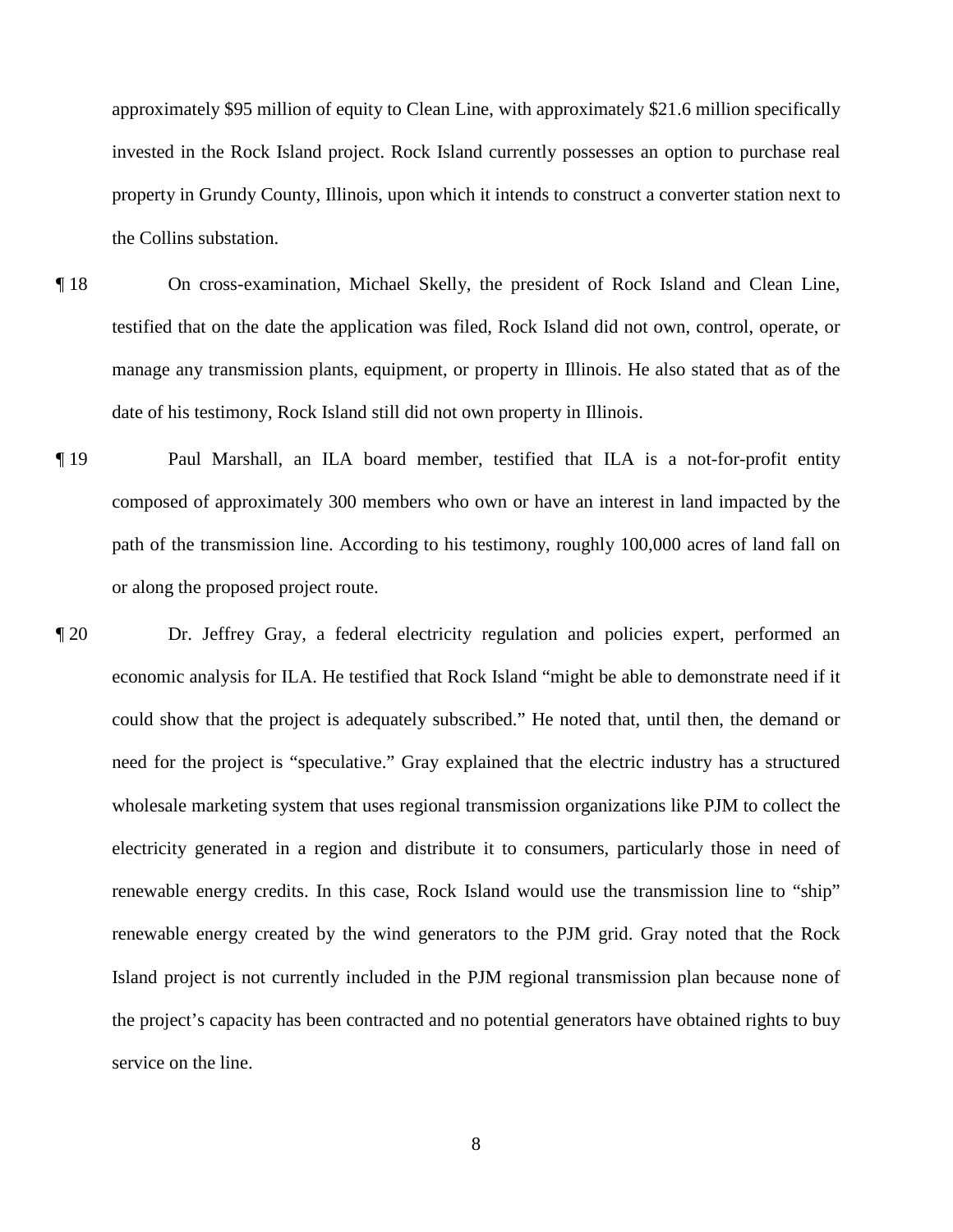- ¶ 21 Gray further testified that the impact of the project is unknown because Rock Island has not addressed the costs of negative land use impacts and has assumed traits and characteristics about connecting generators that cannot be substantiated because the generators have yet to be built. He opined that the financial aspects of the project leave open the possibility of switching the project from "merchant" status to "cost-allocation" status and allocating future transmission costs of unknown amounts to Illinois electricity customers.
- ¶ 22 Steven Naumann, another ILA expert, testified that the impact of the project on competition was unknown because the project was not sufficiently developed and had too many uncertain factors. He noted that while Rock Island stated that it has no current plans to request that the project be cost-allocated, the company does not explicitly rule out making such a future request.
- ¶ 23 Commission staff economist, Richard Zuraski, noted that a competitive electricity market already exists in Illinois and stated in his report that the proposed project was unnecessary. He further noted that the determination of whether the proposed project would promote the development of an effectively competitive electricity market was "subject to considerable uncertainty." Zuraski opined that Rock Island failed to demonstrate that the purported benefits of the project would outweigh its costs. He reported that, based on his model analysis, the economic benefit to Illinois electricity consumers was also subject to "considerable uncertainty." Zuraski stated that he was concerned that if the project failed to be successful in the competitive market, Rock Island would look to the Commission to get the project "back on its feet," a request that could end up costing ratepayers more money. He opined that, based on the project's financial uncertainty, it was an overstatement to say that there was no risk to Illinois ratepayers. Zuraski's concerns led Commission staff to conclude that Rock Island had not met its burden to show that

the proposed project would promote development of an effectively competitive market that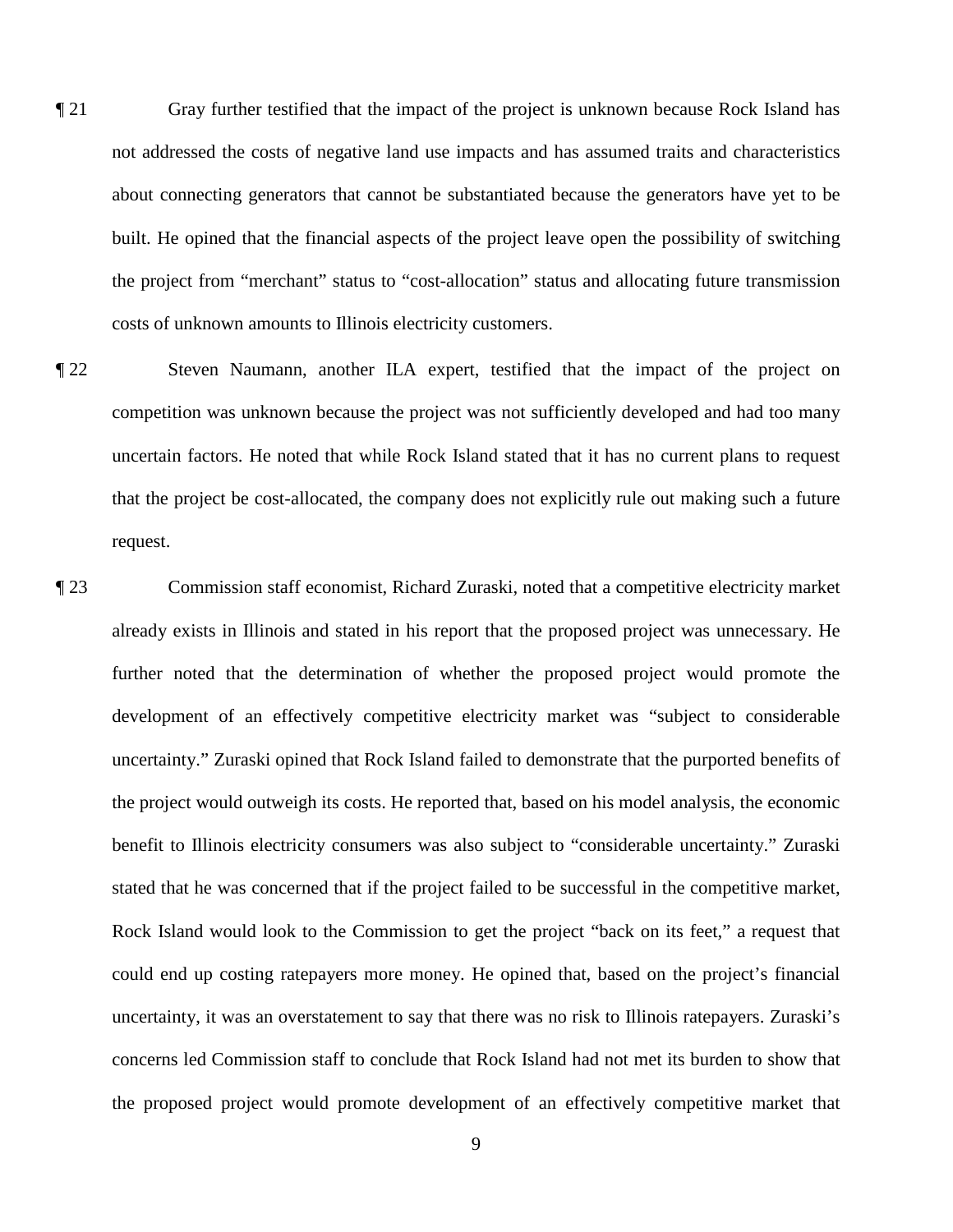operates efficiently, is equitable to all customers, and is the least cost means of satisfying the objectives.

- ¶ 24 The staff report also noted that if and when the project becomes subject to a FERC open access transmission tariff requiring the provision of nondiscriminatory open access, the project's limited capacity will still prevent Rock Island from providing access to all eligible customers. Staff concluded that Rock Island "is asking the Commission to \*\*\* grant it a CPCN so it looks like a 'public utility' for purposes of condemning private property to build its line, while at the same time it plans to offer only a token percentage of that line's capacity for 'public use.' "
- ¶ 25 In an attempt to address the financial concerns raised in its report, the Commission staff suggested several conditions, including that Rock Island "will not install transmission facilities \*\*\* on easement property until such time as Rock Island has obtained commitments for funds in a total amount equal to or greater than the total project cost."
- ¶ 26 The Commission issued a 242-page order granting Rock Island a certificate of public convenience and necessity to transact business as a transmission public utility and to construct, operate, and maintain the proposed transmission line over the preferred route described in the application. In its order, the Commission agreed with the ALJ's determination that Rock Island met the qualifications of a public utility and satisfied the public use requirement under section 3- 105(a) of the Act. The Commission stated that, based on the information in the record, it seemed likely that the line would be used primarily, if not entirely, for delivery of wind energy from O'Brien County, Iowa, to the Collins substation in Illinois and that it was "reasonable to assume" potential users would include transmission customers who purchased capacity for delivery of electricity to northern Illinois.
- 

¶ 27 The Commission also determined that the proposed project would promote public convenience and necessity under the Act. The Commission found that although Rock Island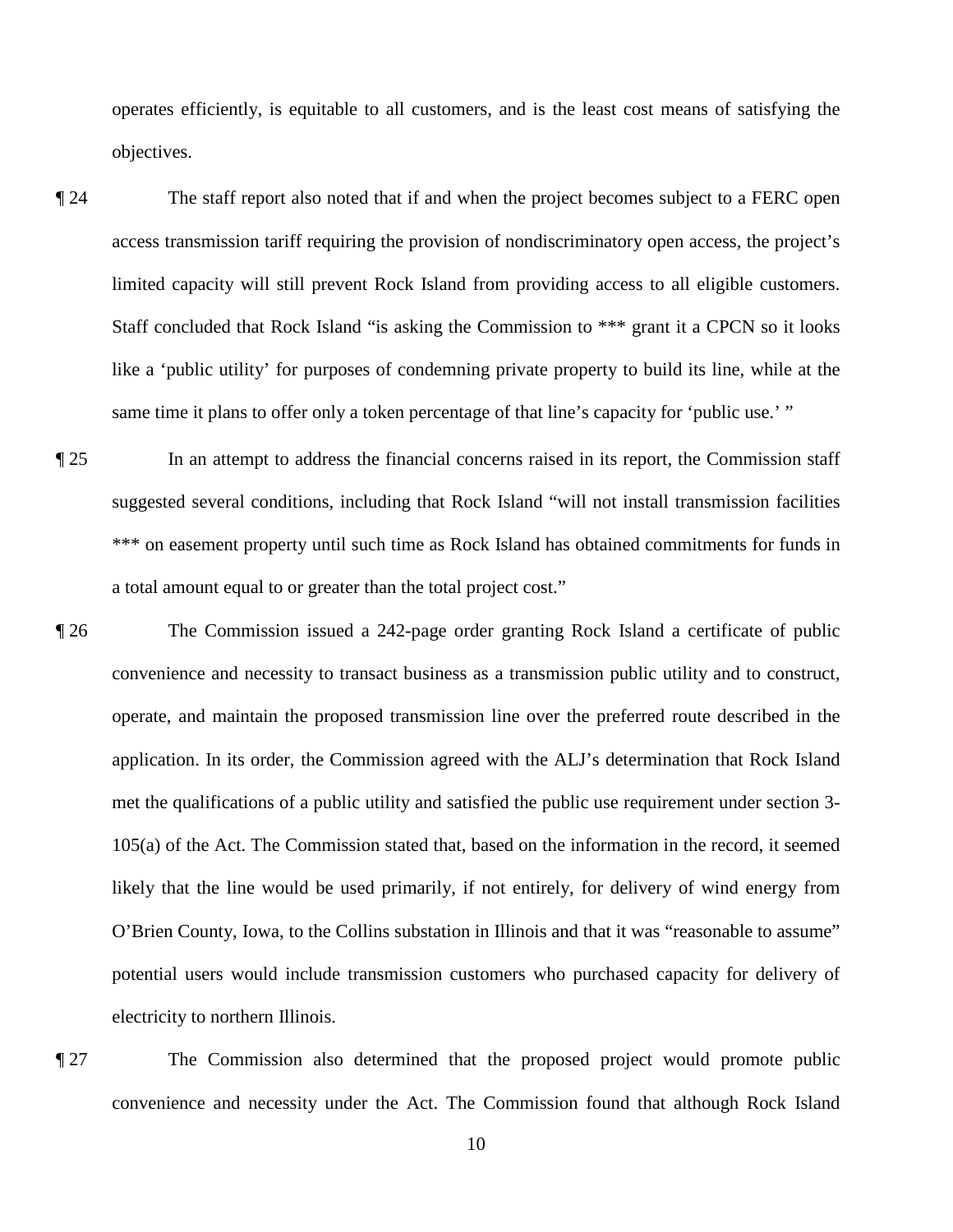failed to demonstrate that the project was necessary to provide adequate, reliable, and efficient service to customers, it had presented sufficient evidence to demonstrate that the proposed line "will promote the development of an effectively competitive electricity market that operates efficiently, is equitable to all customers, and is the least cost means of satisfying those objectives." See 220 ILCS 5/8-406(b)(1) (West 2012).

- ¶ 28 In reaching its decision, the Commission noted that Rock Island's financial resources were insufficient to finance the project's construction but concluded that Rock Island could satisfy the financing requirement based on financing conditions proposed by Commission Staff. In accordance with those conditions, the order required Rock Island to submit documents to the Staff demonstrating that it had obtained the necessary financial commitments and to file compliance documents with the Commission before beginning construction on easement properties.
- ¶ 29 ILA, IAA, and Com Ed filed applications for rehearing, and the Commission denied their requests. All three parties filed separate petitions with this court, challenging the Commission's decision. We consolidated their petitions for review.
- 

#### ¶ 30 ANALYSIS

¶ 31 Petitioners challenge the Commission's order on two grounds: (1) that the Commission lacked authority to grant a certificate of public convenience and necessity because Rock Island is not a public utility; and (2) that the findings of the Commission are not supported by substantial evidence. Our resolution of the first issue is dispositive.

¶ 32 I. Standard of Review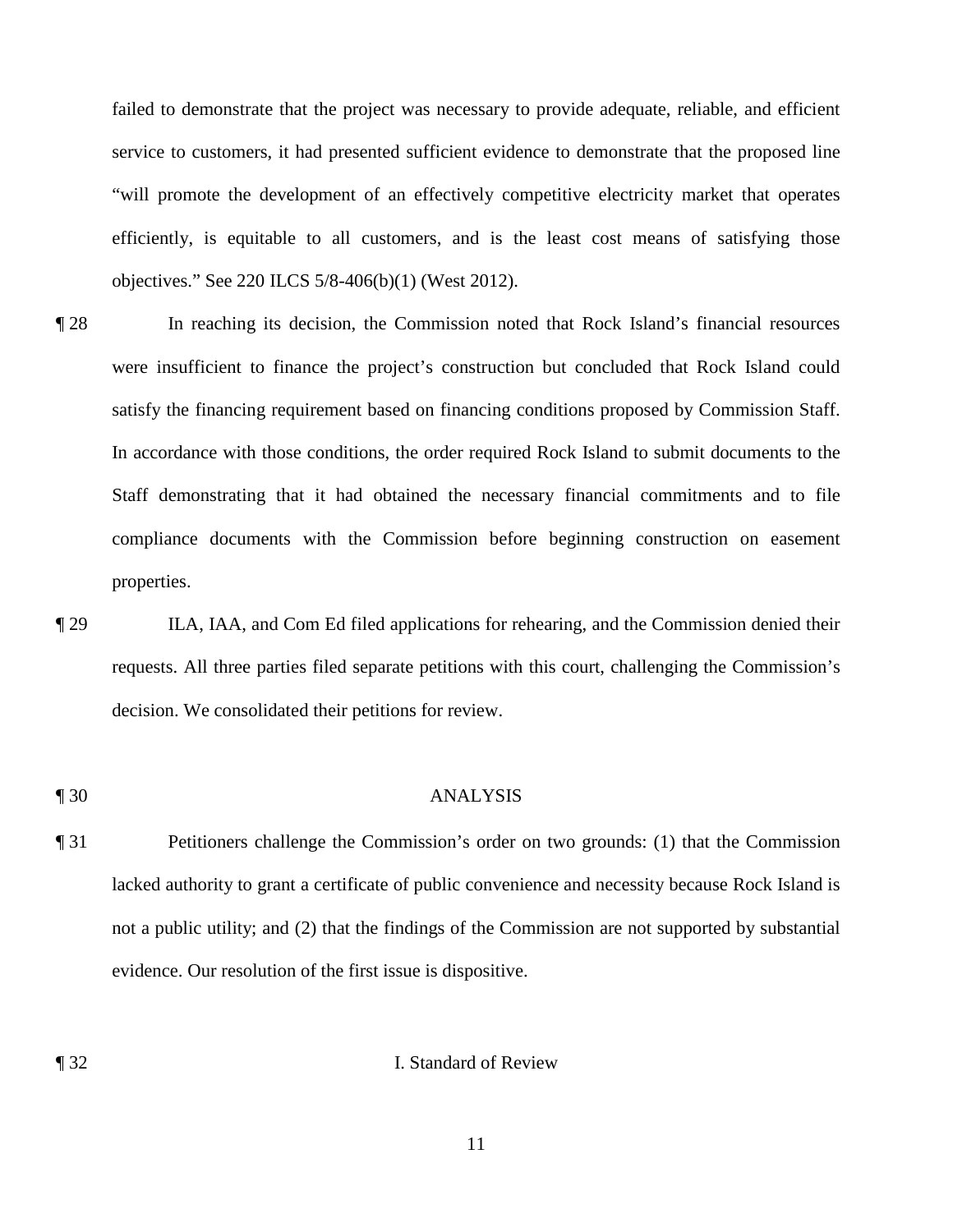- ¶ 33 On appeal, a reviewing court must reverse the Commission's decision if it finds that (1) the findings of the Commission are not supported by substantial evidence, (2) the Commission lacked jurisdiction to enter the order or decision, (3) the order or decision is in violation of the state or federal constitution or laws, or (4) the proceedings violated the appellant's constitutional rights. 220 ILCS 5/10-201(e)(iv) (West 2012).
- ¶ 34 The standard of review of the Commission's findings of fact is deferential. Orders of the Commission are deemed *prima facie* reasonable, and the Commission's findings of fact are deemed *prima facie* true. 220 ILCS 5/10-201(d) (West 2012). The Commission's findings of fact may only be overturned if they are against the manifest weight of the evidence. *Apple Canyon Lake Property Owners' Ass'n v. Illinois Commerce Comm'n*, 2013 IL App (3d) 100832, ¶ 57.
- ¶ 35 The Commission's interpretation of statutory standards is also entitled to deference; however, reviewing courts are not bound by its interpretation of law. *Citizens Utility Board v. Illinois Commerce Comm'n*, 166 Ill. 2d 111, 121 (1995). The Commission's interpretation of a statute is reviewed *de novo*. *Commonwealth Edison Co. v. Illinois Commerce Comm'n*, 398 Ill. App. 3d 510, 522 (2009). Where governing statutory language is clear and unambiguous, it must be applied as written, and there is no need to resort to extrinsic aids. *Illinois Bell Telephone Co. v. Illinois Commerce Comm'n*, 362 Ill. App. 3d 652, 657 (2005). Courts will not defer to an agency's construction where the statute is clear because "an interpretation placed upon a statute by an administrative official cannot alter its plain language." *Burlington Northern, Inc. v. Department of Revenue*, 32 Ill. App. 3d 166, 174 (1975).

¶ 36 II. The Commission's Authority to Grant a CPCN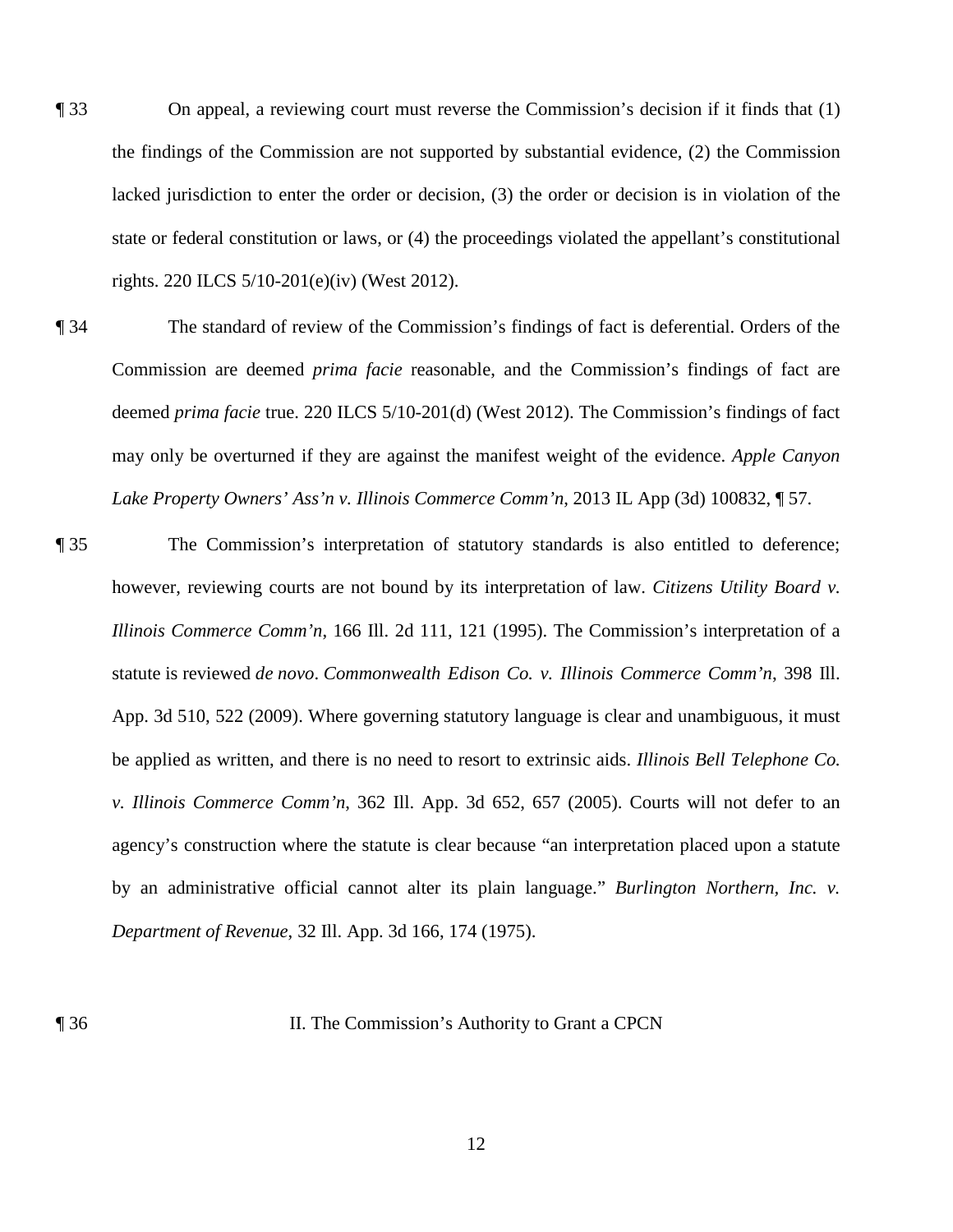¶ 37 The Illinois Commerce Commission was statutorily created to exercise general supervision over all Illinois public utilities in accordance with the provisions of the Public Utilities Act. 220 ILCS 5/4-101 (West 2012). Under the Act, a public utility must obtain a certificate of public convenience and necessity from the Commission before transacting any business or constructing a high-voltage transmission line. 220 ILCS 5/8-406(a), (b) (West 2012). The Commission derives its authority to supervise public utilities and issue certificates of public convenience and necessity solely from the statute creating it and may not, by its own interpretation, extend its jurisdiction. *Sheffler v. Commonwealth Edison Co.*, 399 Ill. App. 3d 51, 60 (2010). The Commission's jurisdiction must be found, if at all, in its power to regulate public utilities. *Peoples Energy Corp. v. Illinois Commerce Comm'n*, 142 Ill. App. 3d 917, 924 (1986).

#### ¶ 38 A. *Public Utility Status*

¶ 39 Public utility status is determined by operation of section 3-105 of the Act and conferred by order of the Commission authorizing the utility to transact business and construct and manage utility services. See 220 ILCS 5/3-105(a), 5/8-406(a), (b) (West 2012). Section 3-105 of the Act defines a "public utility" as any company that:

> "owns, controls, operates or manages, within the State, directly or indirectly, for public use, any plant, equipment or property used or to be used for or in connection with, or owns or controls any franchise, license, permit or right to engage in:

(1) the production, storage, [or] transmission \*\*\* of heat, cold, power, electricity, water, or light[.]" 220 ILCS  $5/3$ -105(a)(1) (West 2012).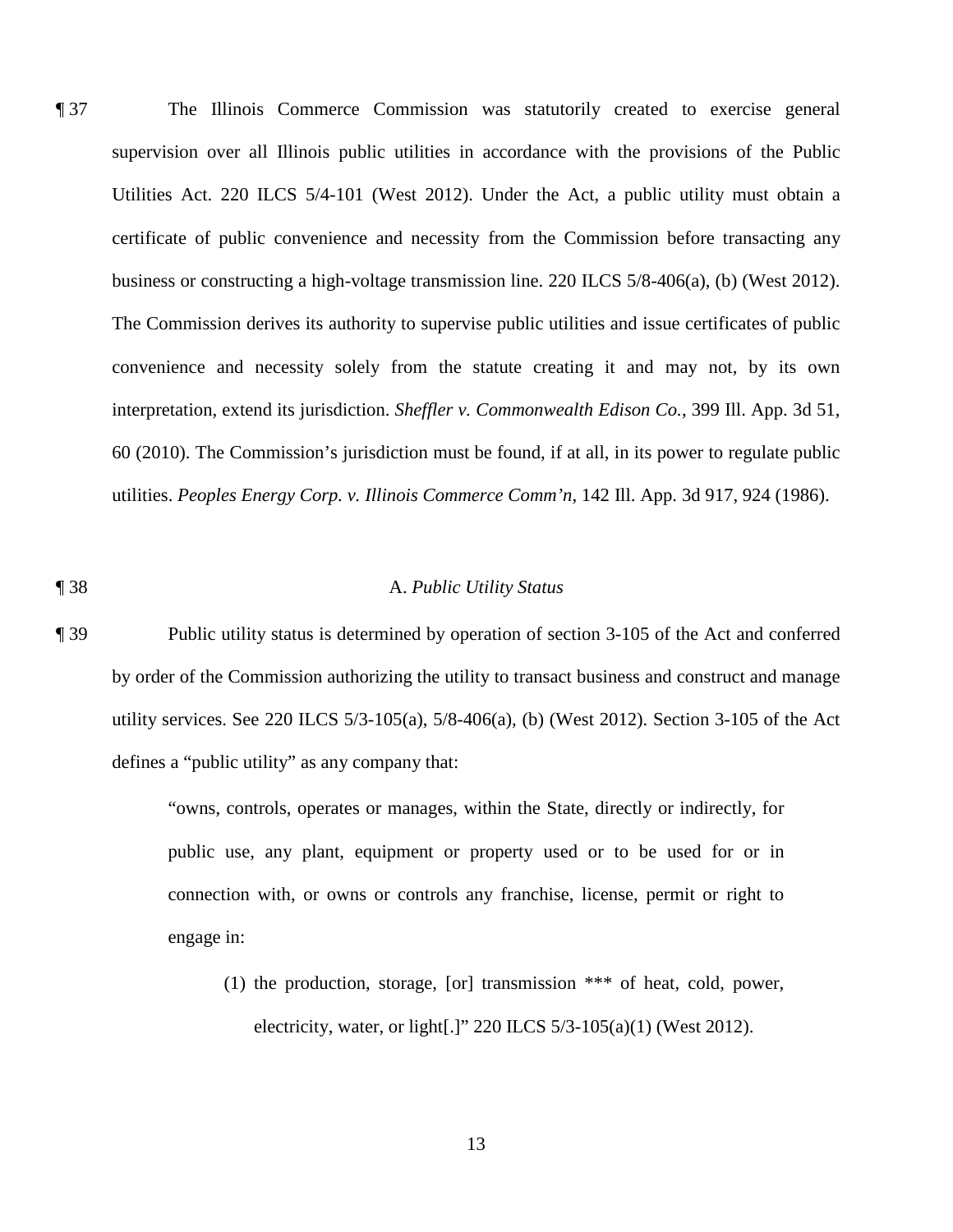because it sells something ordinarily sold by a public utility, such as heat, power, water, or electricity. *Mississippi River Fuel Corp. v. Illinois Commerce Comm'n*, 1 Ill. 2d 509, 516 (1953). A public utility also must provide its product or service "for public use," carrying with it the duty of the producer or manufacturer to serve the public and treat all persons alike, without discrimination. *Id*. "The use must concern the public as distinguished from an individual or any particular number of individuals, but the use and enjoyment of the utility need not extend to the whole public or political subdivision." *Palmyra Telephone Co. v. Modesto Telephone Co.*, 336 Ill. 158, 164 (1929). A private company that provides public utility services according to its own terms and conditions does not meet the statutory definition of a public utility. See *Highland Dairy Farms Co. v. Helvetia Milk Condensing Co*, 308 Ill. 294, 301 (1923) (company that constructed water plants and furnished water to select members of the community "according to [its] own wishes" was not a public utility).

¶ 41 According to these principles, there are essentially two prongs to attaining public utility status: (1) a company must own, control, operate, or manage utility assets, directly or indirectly, within the State; and (2) it must offer those assets for public use without discrimination. See *Mississippi River Fuel Corp.*, 1 Ill. 2d at 516-19. Based on its application and the evidence presented to the Commission, Rock Island failed to meet both requirements.

### ¶ 42 1. Assets Within the State

¶ 43 Rock Island does not own, control, operate, or manage assets within the State. In testimony before the Commission, Rock Island admitted that the project was in the planning stages and that it would only pursue construction if the company determined that it would be profitable in light of future market developments and financial support. Rock Island currently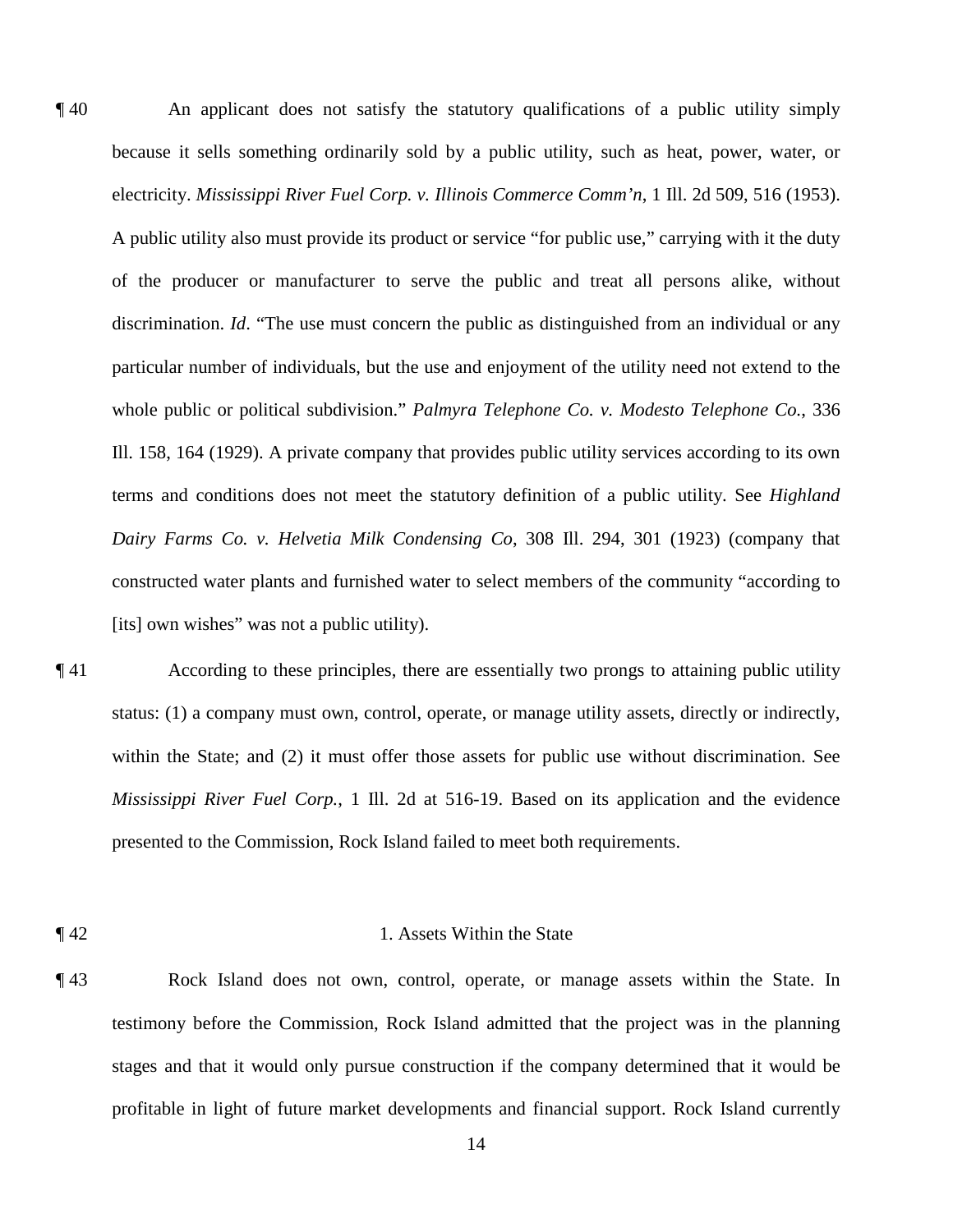does not own any transmission assets in Illinois, nor does it have any agreements for service with renewable energy generators in this state. While the potential may exist for generators to purchase service on the line, no Illinois generators have agreed to use the proposed line.

#### ¶ 44 2. Public Use Without Discrimination

¶ 45 In addition, the proposed transmission line is not for public use without discrimination. In *Mississippi River Fuel Corp.*, a fuel supply company, Mississippi River Fuel, sold natural gas in Illinois through individual fuel contracts with 23 private industrial retail customers. It also sold natural gas to Illinois Power and Light Company and Union Electric Power Company for resale to the general public. *Mississippi River Fuel Corp.*, 1 Ill. 2d at 512. Although Mississippi had facilities and customers in Illinois, our supreme court affirmed the circuit court's conclusion that it was not a public utility because Mississippi River Fuel did not devote its services to "public use." *Id.* at 513. In reaching its decision, the court noted that Mississippi River Fuel's contracts with industrial retail customers were not based on fixed rates, that they varied as to terms and conditions, and that they were only offered to select customers. The court found that the interest of the general public was in obtaining an adequate supply of gas at reasonable prices from the public utility to which the company supplied natural gas for resale, not Mississippi River Fuel. *Id.* at 518-19. It concluded that, under such circumstances, the company's act of selling gas to a limited group of industrial customers could not be characterized as "public use." *Id.* at 519.

¶ 46 Similarly, Rock Island's plan does not devote assets for public use in Illinois without discrimination. The anchor tenants, who will use a majority of Rock Island's transmission capacity, are wind generators in the resource area of northwest Iowa, South Dakota, Nebraska, and Minnesota. According to Rock Island, 75% of the project's capacity will be sold to generators in the resource area, who will then use the transmission line to deliver their product to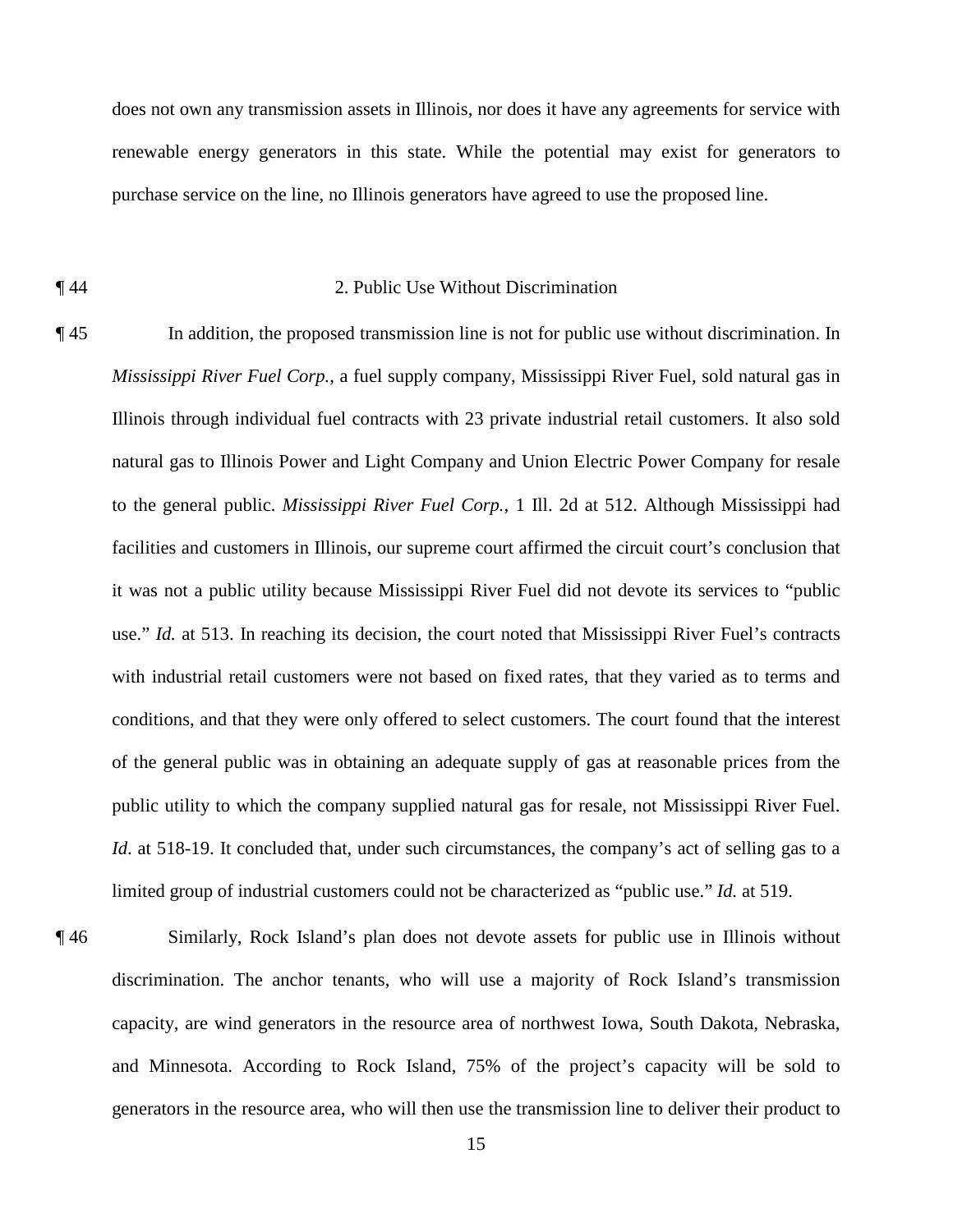the PJM grid. PJM will then distribute the renewable energy electricity to members of its multistate regional transmission organization. The remaining 25% will be sold to those seeking transmission services through an "open season" bidding process approved by the FERC. The FERC order approving the sale of excess capacity does not mandate that an Illinois wind generator or other renewable energy generator participate in the bidding process. But if it did, there is no way to know whether an Illinois energy generator will submit a successful bid. Moreover, the project does not designate any part of the renewable energy transmitted along the proposed line for public use in Illinois. Thus, it fails to satisfy the statute's public use requirement.

¶ 47 Based on its application and supporting documentation, Rock Island has not attained public utility status within the meaning of the Public Utilities Act. Because Rock Island is not a public utility, the Commission lacked authority to issue a certificate of public convenience and necessity under section 8-406(b) of the Act. See *Peoples Energy Corp.*, 142 Ill. App. 3d at 924.

#### ¶ 48 B. *Public Utility Status as Applied to Section 8-406*

¶ 49 In reaching our conclusion, we acknowledge the Commission's position that public utility status is not a prerequisite to seeking a certificate of public convenience and necessity under sections 8-406(a) and (b). The Act does not require an applicant to be a public utility before it seeks certification under the appropriate provisions. A plain reading of the statute shows that an applicant may seek public utility status while, at the same time, applying for a certificate of public convenience and necessity to transact business and construct facilities. See 220 ILCS 5/8- 406(a), (b) (West 2012). In this case, the issue is whether jurisdiction was properly conferred based on the Commission's decision that Rock Island was a public utility. We conclude that it was not.